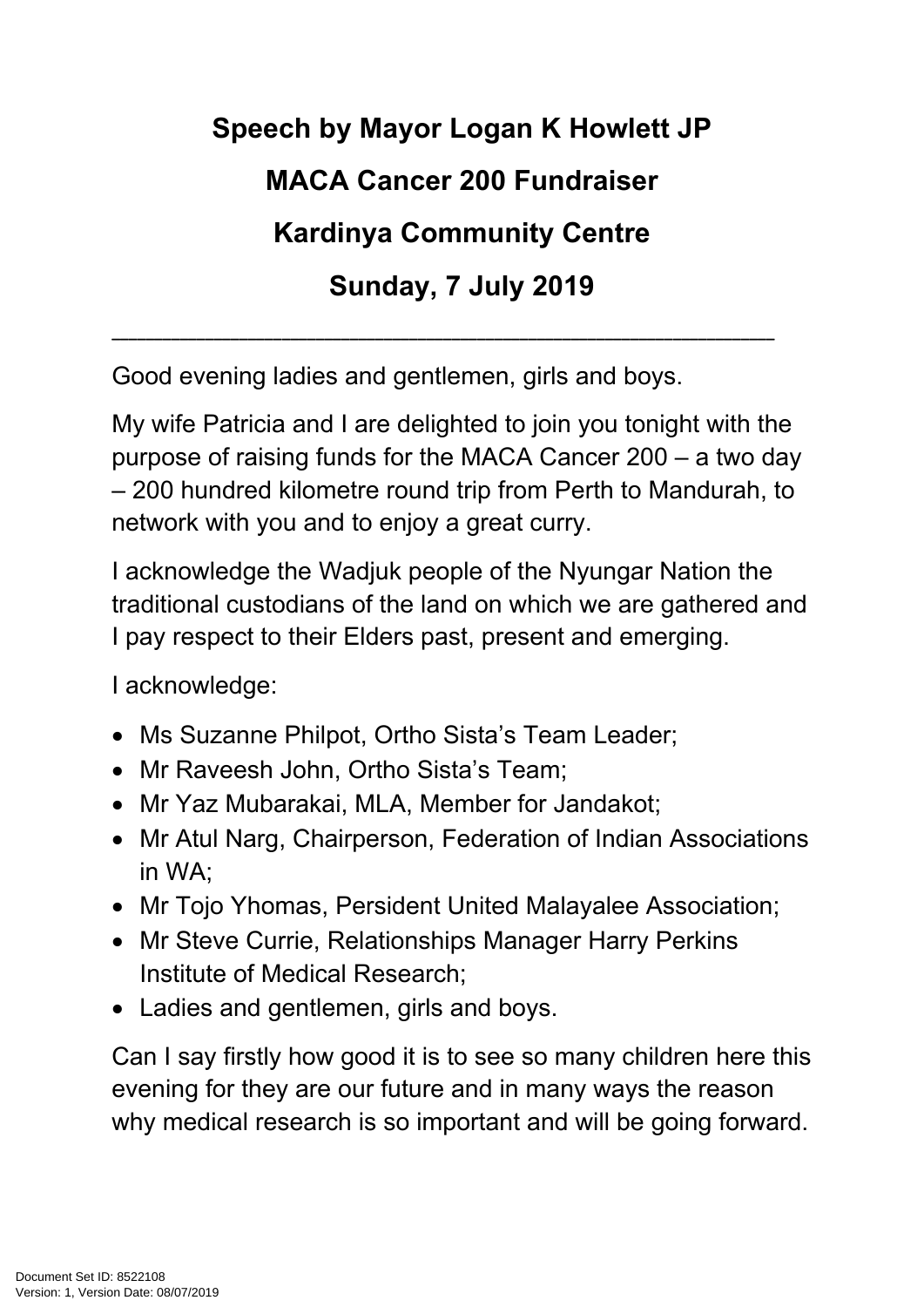Many thanks to Raveesh John for his commitment to participating in this event once again as he joins hundreds of other riders to raise funds for Cancer Research in Perth at the Harry Perkins Institute of Medical Research.

Your nine member team (Orthosista) is to be commended for their drive and enthusiasm and for their fundraising efforts. I understand the event has raised more than \$23M to sustain important research for community health since its inception in 2011.

Ride donations have helped bring world-class scientists to Perth, funded unique cancer investigations and brought hightech equipment to Western Australia to fast-track research outcomes.

As the MACA Cancer 200 website states:

"The MACA Cancer 200 is for anyone who wants to challenge themselves for a great cause. Riding 200km is hard, but dealing with a cancer diagnosis is harder. Do something amazing in 2019."

Raveesh thank you once again for the opportunity to join with you, members of your team and their family & friends – I'm looking forward to a feast of great curries tonight and the opportunity to network with those here in support of your personal and team efforts.

In closing, the MACA Cancer 200 theme of:

"Challenge yourself and make a difference in 2019" is one that an increasing number of people aspire to achieve.